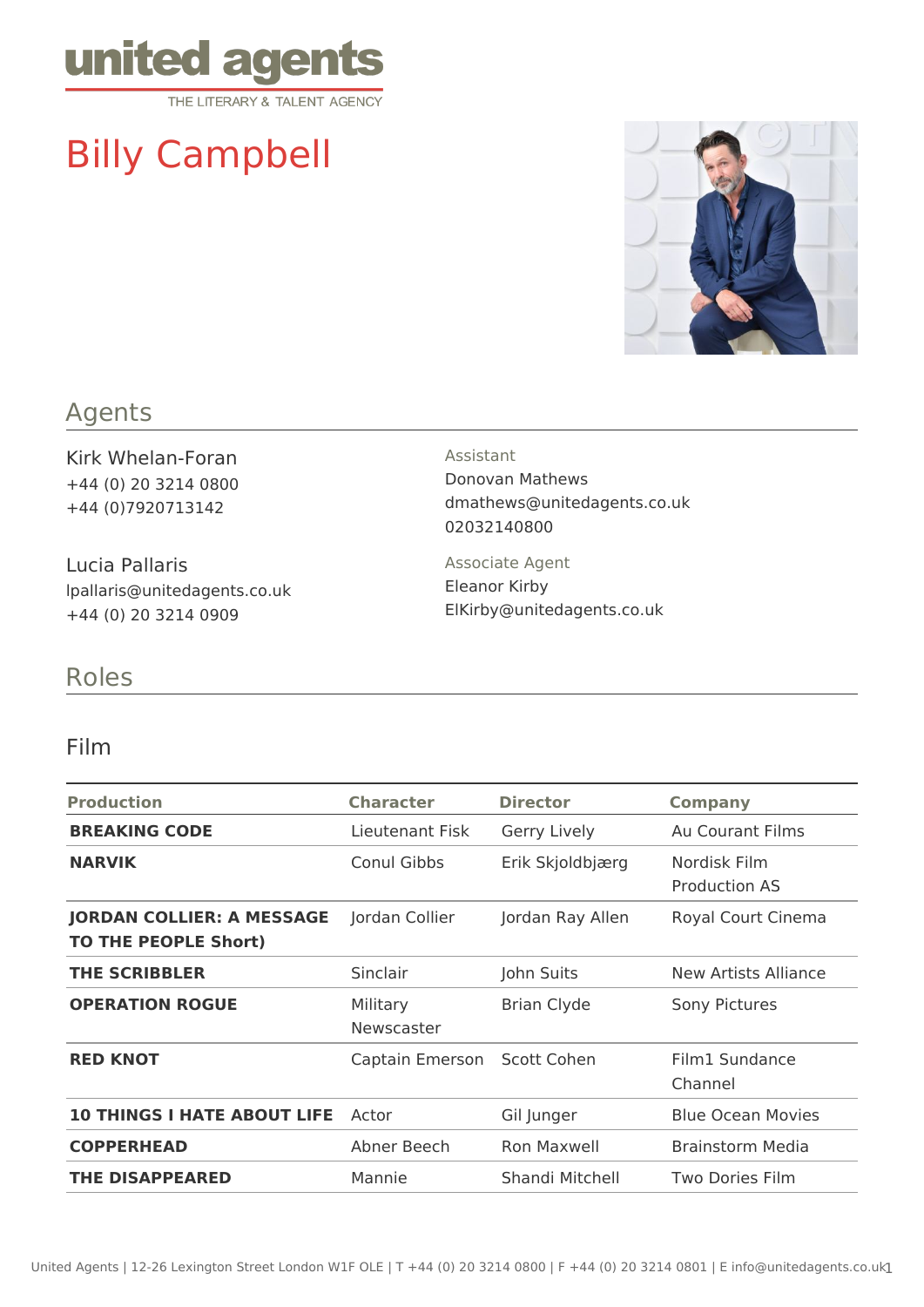| <b>Production</b>                                    | <b>Character</b>       | <b>Director</b>                        | <b>Company</b>                      |
|------------------------------------------------------|------------------------|----------------------------------------|-------------------------------------|
| <b>FAT KID RILES THE WORLD</b>                       | Mr. Billings           | <b>Matthew Lillard</b>                 | <b>Outsider Pictures</b>            |
| <b>ALMOST KINGS</b>                                  | Ron                    | Philip G. Flores                       | <b>Breaking Glass</b><br>Pictures   |
| <b>GHOST TOWN</b>                                    | Richard                | David Koepp                            | <b>Paramount Pictures</b>           |
| <b>ENOUGH</b>                                        | Mitch Hiller           | Michael Apted                          | Columbia Pictures                   |
| <b>GODS AND GENERALS</b>                             | Gen. George<br>Pickett | <b>Ron Maxwell</b>                     | Warner Bros.                        |
| <b>THE RISING PLACE</b>                              | Streete Wilder         | <b>Tom Rice</b>                        | <b>Artist View</b><br>Entertainment |
| <b>THE BRYLCREEM BOYS</b>                            | Miles Keogh            | Terence Ryan                           | <b>BMG Video</b>                    |
| <b>MENNO'S MIND</b>                                  | Menno                  | Jon Kroll                              | <b>Showtime Networks</b>            |
| <b>LAST CHANCE LOVE</b>                              | Robert                 | Ankie Lau                              | Lau Film International              |
| THE SECOND JUNGLE BOOK:<br><b>MOWGLI &amp; BALOO</b> | Harrison               | Dee McLachlan                          | <b>TriStar Pictures</b>             |
| <b>ELISSA (Short)</b>                                | Will                   | Jeff Celentano                         |                                     |
| <b>LOVER'S KNOT</b>                                  | <b>Steve Hunter</b>    | Peter Shaner                           | Legacy                              |
| <b>UNDER THE HULA MOOD</b>                           | Marvin                 | Jeff Celentano                         | <b>Trident Releasing</b>            |
| <b>DICKWAD (Short)</b>                               | Chet                   | Jeff Celentano                         | Jersey Born Pictures                |
| <b>GETTYSBERG</b>                                    | Lieut. Pitzer          | <b>Ron Maxwell</b>                     | New Line Cinema                     |
| THE NIGHT WE NEVER MET                               | Shep                   | Warren Leight                          | Miramax                             |
| <b>BRAM STOKER'S DRACULA</b>                         | Quincey P. Morris      | Francis Ford Coppola Columbia Pictures |                                     |
| <b>BONNIE &amp; CLYDE: THE TRUE</b><br><b>STORY</b>  | Electrician            | Gary Hoffman                           | 20th Century Fox                    |
| THE HOLLYWOOD BEACH<br><b>MURDERS</b>                | Key Grip               | Eric Straton                           | <b>Inspired Corporation</b>         |
| <b>CHECKERED FLAG</b>                                | Tommy Trehearn         | John Glen & Michael<br>Levine          | New World<br>Entertainment          |
| <b>THE ROCKETEER</b>                                 | Cliff                  | Joe Johnston                           | <b>Walt Disney Pictures</b>         |
| <b>CALL FROM SPACE (Short)</b>                       | Young Man              | <b>Richard Fleischer</b>               | Showscan                            |
| <b>HOW TO SLEEP THE BRAVE</b>                        | Strickner              | Lindsay Shonteff                       | Stern/Acro                          |

### Television

| <b>Production</b>    | <b>Character</b>             | <b>Director</b>                                     | <b>Company</b>         |
|----------------------|------------------------------|-----------------------------------------------------|------------------------|
| <b>THE ROCKETEER</b> | Dave Secord/The<br>Rocketeer | Paul Demeyer Carin- Disney Television<br>Anne Greco | Animation              |
| <b>CARDINAL</b>      | John Cardinal                | Various                                             | Hulu                   |
| <b>MODUS</b>         | Dale Tyler                   | Various                                             | <b>Fremantle Media</b> |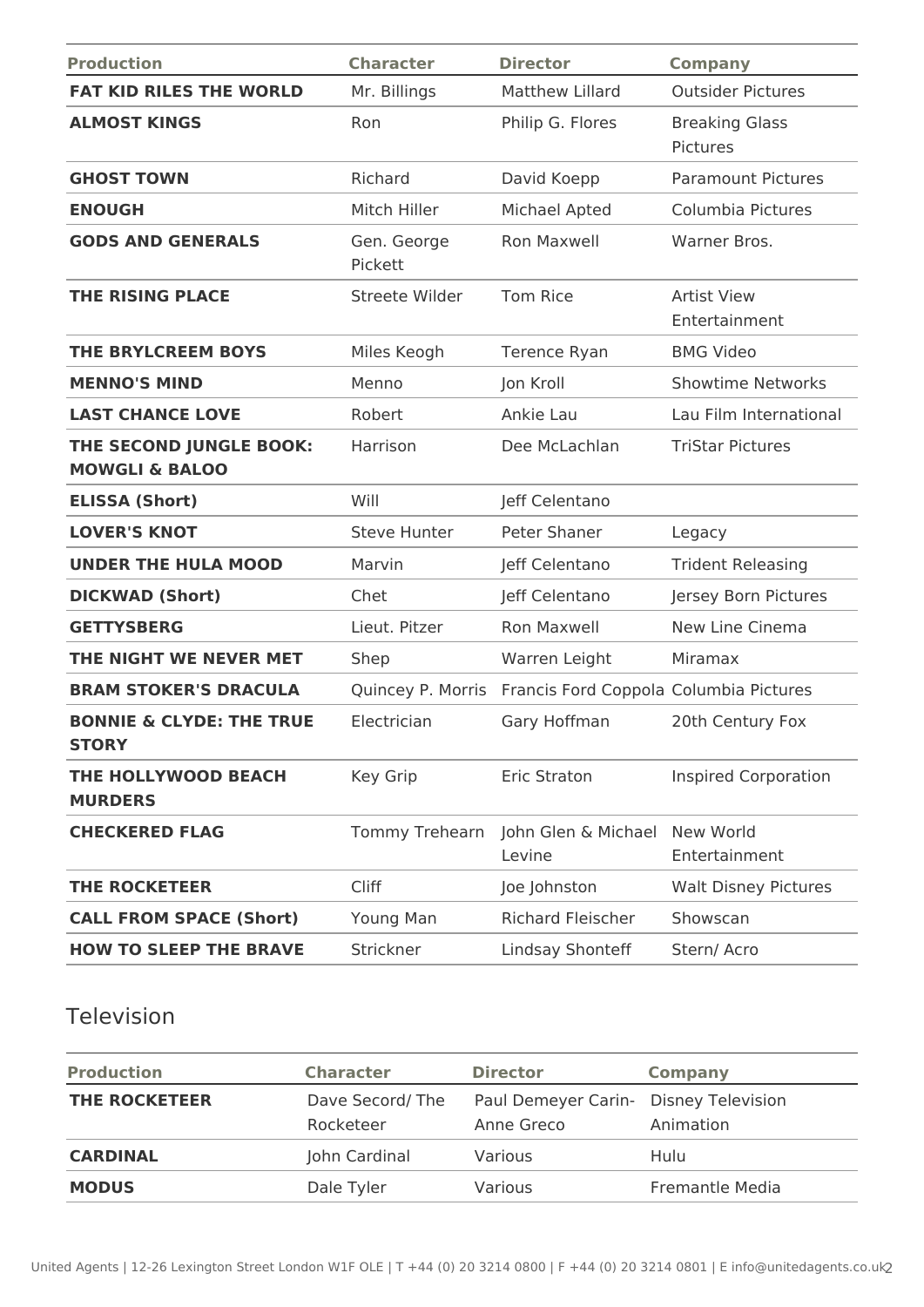| <b>Production</b>                                      | <b>Character</b>         | <b>Director</b>      | <b>Company</b>                             |
|--------------------------------------------------------|--------------------------|----------------------|--------------------------------------------|
| <b>HELIX</b>                                           | Dr. Alan Farragut        | Various              | Syfy                                       |
| <b>THE KILLING</b>                                     | Darren Richmond          | Various              | <b>AMC</b>                                 |
| <b>DELIRIUM</b>                                        | <b>Thomas Fineman</b>    | Rodrigo Garcia       | 20th Century Fox                           |
| <b>LIZZIE BORDEN TOOK AN</b><br><b>AXE</b>             | Andrew Jennings          | Nick Gomez           | Sony Pictures                              |
| <b>FULL CIRCLE</b>                                     | <b>Trent Campbell</b>    | Various              | Momentum TV                                |
| <b>KILLING LINCOLN</b>                                 | Abraham Lincoln          | <b>Adrian Moat</b>   | National Geographic<br>Channel             |
| <b>MELROSE PLACE</b>                                   | <b>Ben Brinkley</b>      | Various              | The CW                                     |
| <b>REVOLUTION</b>                                      | Tom Hart                 | Michael Rymer        | <b>CBS</b>                                 |
| <b>EUREKA</b>                                          | Dr. Bruce Manlius        | Various              | Syfy                                       |
| <b>METEOR</b>                                          | Detective Jack<br>Crowne | Ernie Barbarash      | <b>NBC</b>                                 |
| <b>THE CIRCUIT</b>                                     | Al Shines                | Peter Werner         | <b>ABC Family</b>                          |
| <b>SHARK</b>                                           | <b>Wayne Callison</b>    | Various              | <b>CBS</b>                                 |
| <b>THE 4400</b>                                        | Jordan Collier           | Various              | <b>USA Network</b>                         |
| THE O.C.                                               | Carter Buckley           | Various              | Fox Network                                |
| <b>LAW &amp; ORDER: SPECIAL</b><br><b>VICTIMS UNIT</b> | Ron Polikoff             | Various              | <b>NBC</b>                                 |
| <b>CENTURY CITY</b>                                    |                          | Various              | <b>CBS</b>                                 |
| <b>THE PRACTICE</b>                                    | <b>Tom Bartos</b>        | Various              | <b>ABC</b>                                 |
| <b>THE STRANGER BESIDE</b><br><b>ME</b>                | <b>Ted Bundy</b>         | Paul Shapiro         | Barbara Lieberman<br>Productions           |
| <b>ONCE AND AGAIN</b>                                  | <b>Rick Sammler</b>      | Various              | <b>ABC</b>                                 |
| <b>FURTHER TALES OF THE</b><br><b>CITY</b>             | Dr. Jon Fielding         | Pierre Gang          | <b>Showtime Networks</b>                   |
| <b>IN THE BEGINNING</b>                                | Moses                    | Kevin Connor         | <b>NBC</b>                                 |
| <b>DEAD MAN'S GUN</b>                                  | John Slattery            | Various              | <b>MGM Television</b>                      |
| <b>MAX Q</b>                                           | Clay Jarvis              | Michael Shapiro      | Jerry Bruckheimer Films                    |
| <b>MONDAY AFTER THE</b><br><b>MIRACLE</b>              | John Macy                | <b>Daniel Petrie</b> | <b>CBS</b>                                 |
| MORE TALES OF THE CITY Jon Fielding                    |                          | Pierre Gang          | <b>Channel 4 Television</b><br>Corporation |
| <b>FRASIER</b>                                         | Dr. Clint Webber         | Various              | <b>NBC</b>                                 |
| THE NAKED TRUTH                                        | Luke                     | Various              | <b>ABC</b>                                 |
| <b>AUTOMATIC AVENUE</b>                                |                          | Oscar L. Costo       |                                            |
| THE COLD EQUATIONS                                     | Lt. John Barton          | Peter Geiger         | The Sci-Fi Channel                         |